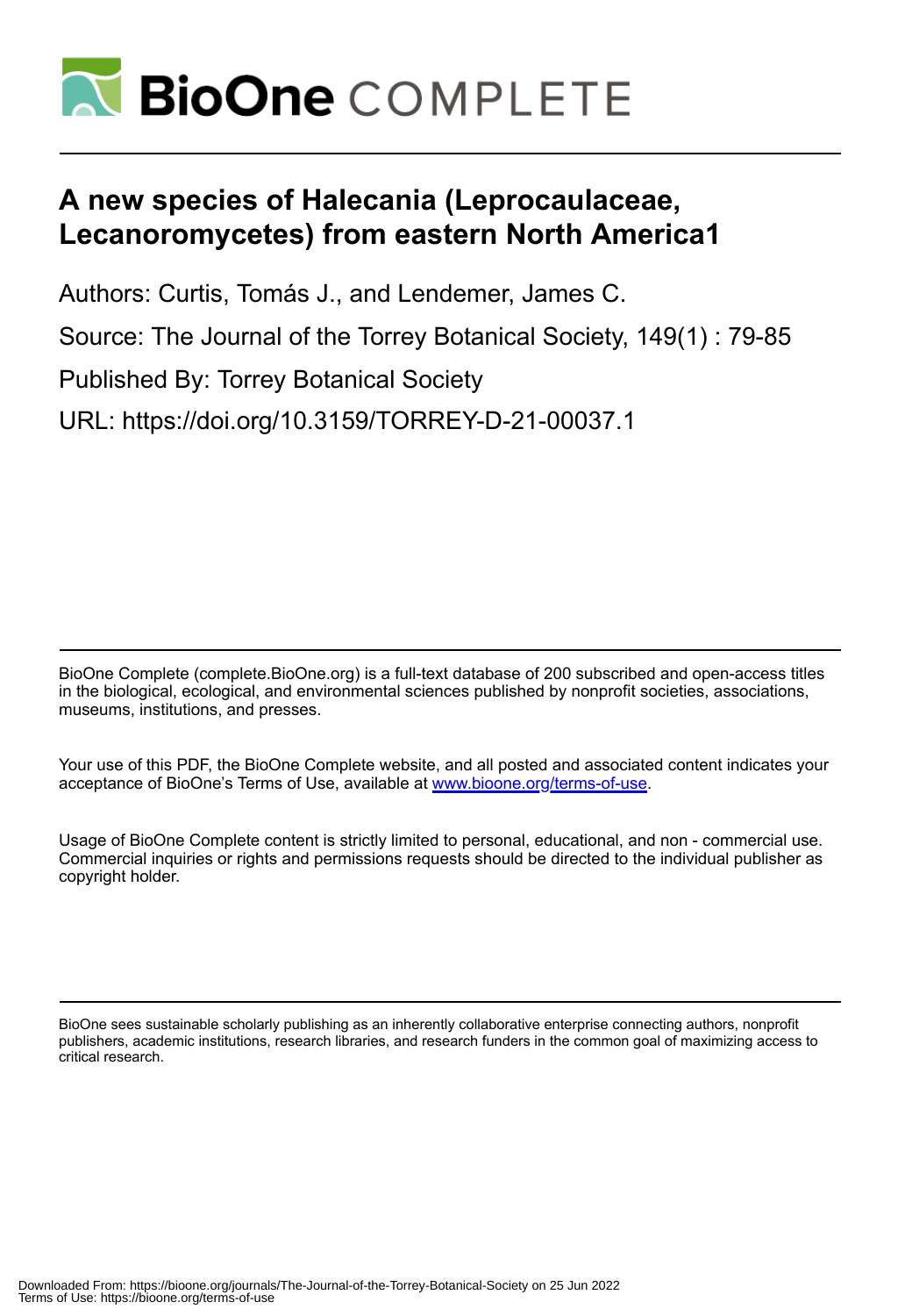## A new species of Halecania (Leprocaulaceae, Lecanoromycetes) from eastern North America<sup>1</sup>

### Tomás J. Curtis<sup>2, 3</sup> and James C. Lendemer<sup>4</sup>

<sup>3</sup> The Tom S. and Miwako K. Cooperrider Herbarium, Department of Biological Sciences,

Kent State University, Kent, OH 44242-0001

<sup>4</sup> Institute of Systematic Botany, The New York Botanical Garden, Bronx, NY 10458-5126

Abstract. Halecania robertcurtisii is described as new to science from dry sandstone cliffs and overhangs in Ohio, USA, in eastern North America. It has a smooth and continuous to rimose-areolate thallus, pseudolecanorine apothecia with reddish to rust colored disks, and lacks lichen substances. The species is similar to Halecania subsquamosa but lacks the diagnostic unidentified terpenoid present in that taxon.

Key words: Biodiversity, crustose lichens, endemism, Halecania punctata

The state of Ohio in eastern North America is an example of a region that is both biologically diverse and heavily impacted by anthropogenic disturbances (Crooks et al. 2004). Although there has been much habitat destruction and fragmentation, it still hosts a plethora of unique and diverse habitats (Scheiring and Foote 1973). This diversity likely contributes to the large number of species that are known to occur in the state relative to the rest of North America (Tagliapietra and Sigovini 2010). Lichens are one group of organisms that have been largely overlooked even by naturalist and conservationist communities when compared to plants and vertebrates. This discrepancy of attention is likely due to their obscure nature.

Nevertheless, lichens in Ohio have been studied since the early 1800s, with a first baseline having been established for the Cincinnati area by Lea (1849). Most attention has focused on macrolichens, the larger foliose and fruticose species that regularly attract the attention of botanists and other naturalists (Andreas et al. 2007). In recent decades, study and outreach efforts for Ohio lichens have been led by Ray Showman, whose research on air pollution in the Ohio River Valley also concentrated on macrolichens (Showman 1972a, 1972b, 1975, 1981, 1997; Showman and Rudolph 1971; McClenahen et al. 2012).

Focus on macrolichens, rather than microlichens, was primarily due to microlichens being considered difficult to identify and there being very limited literature available (Thomson 1984, Wadleigh and Blake 1999). Recent increases in taxonomic and identification resources for microlichens, especially in temperate eastern North America, have made it possible to more fully document and describe this diverse part of the Ohio biota. Microlichens are more species rich than macrolichens, and extensive fieldwork has already led to the discovery of many rare and unreported species (Curtis 2019). Several species have been found that cannot be assigned to any taxon already known from Ohio or North America. One such species is an unusual crustose lichen growing on dry sandstone cliff faces and overhangs. Subsequent study led to the realization that it is an undescribed species of Halecania M. Mayrhofer, and as such it is described here.

Methods. This study is based primarily on specimens collected by the first author and deposited in the Tom S. and Miwako K. Cooperrider Herbarium at Kent State University (KE). The coordinate locations of these specimens were mapped using SimpleMappr mapping software (Shorthouse 2010). Material from The New York Botanical Garden (NY) was also consulted, largely for comparison with reference specimens of Halecania subsquamosa (Müll. Arg.) van den Boom & H. Mayrhofer and H. "punctata" ined. At

<sup>&</sup>lt;sup>1</sup> We give special thanks to Ray E. Showman and Barbara K. Andreas for giving extensive reviews of this paper. Caleb Morse and Douglas Ladd are thanked for discussing and sharing information about the two additional undescribed species from North America. The first author thanks Crane Hollow, Inc. for providing access, permitting and financial support for inventories leading to the discovery of this new taxon. The second author participated in this project as part of NSF DEB #2115190.

<sup>&</sup>lt;sup>2</sup> Author for correspondence: tcurti $12@$ kent.edu.

doi: 10.3159/TORREY-D-21-00037.1

<sup>-</sup>Copyright 2022 by the Torrey Botanical Society

Received for publication October 30, 2021, and in revised form January 31, 2022; first published March 28, 2022.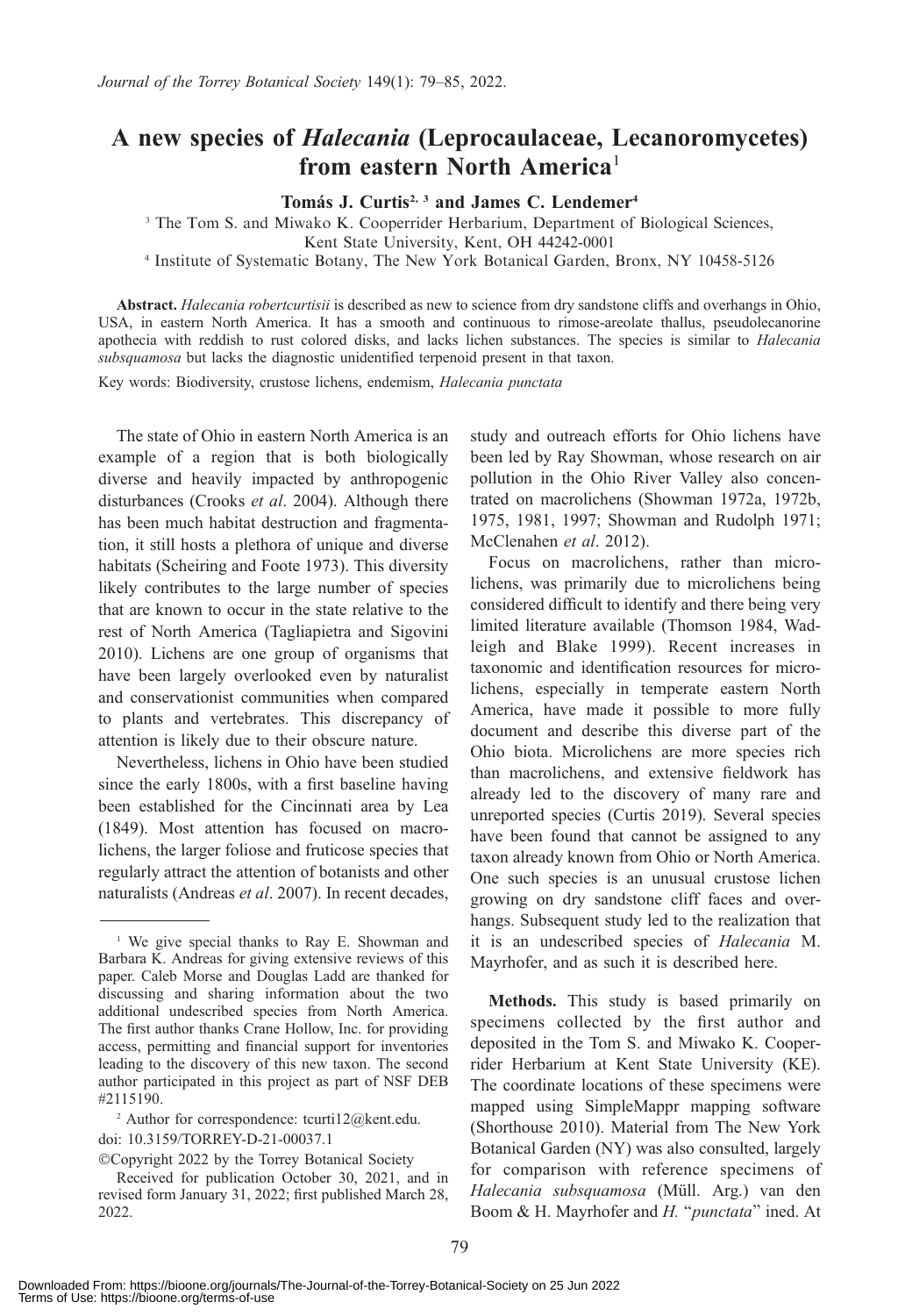

FIG. 1. Morphology of Halecania robertcurtisii (Curtis s.n. [KE L4125], NY). (A) Gross morphology of the thallus illustrating thin continuous to rimose crust and thallus edge. (B) Gross morphology of the thallus illustrating cracked, rimose central portions. (C, D) Detail of apothecia illustrating young apothecia with pseudolecanorine margin that becomes almost excluded with age (disks typically not as blackish in fresh material). (E) Transverse section of apothecium mounted in water. (F) Detail of ascospores mounted in water and phloxine with arrows indicating gelatinous perispore. Scales  $=$  2.0 mm in A, 1.0 mm in B, 0.5 mm in C and D,  $50 \mu m$  in E and F.

KE, specimens were examined dry using a Fisher Scientific Stereomaster dissecting microscope, whereas mounted sections were examined with a Nikon Alphaphot YS2 compound microscope. At NY, specimens were dry examined using an Olympus SZ-STB dissecting microscope and mounted sections were examined with an Olympus BX53 compound microscope. Anatomy and tissue

color reactions were studied from sections prepared by hand and mounted in water, iodine (I), or Lugols Solution (K/KI). Lichen substances were initially studied with spot tests using standard reagents (K, C, KC, P) and longwave UV following Brodo et al. (2001). The results of spot tests were then confirmed with thin-layer chromatography (TLC) which was performed following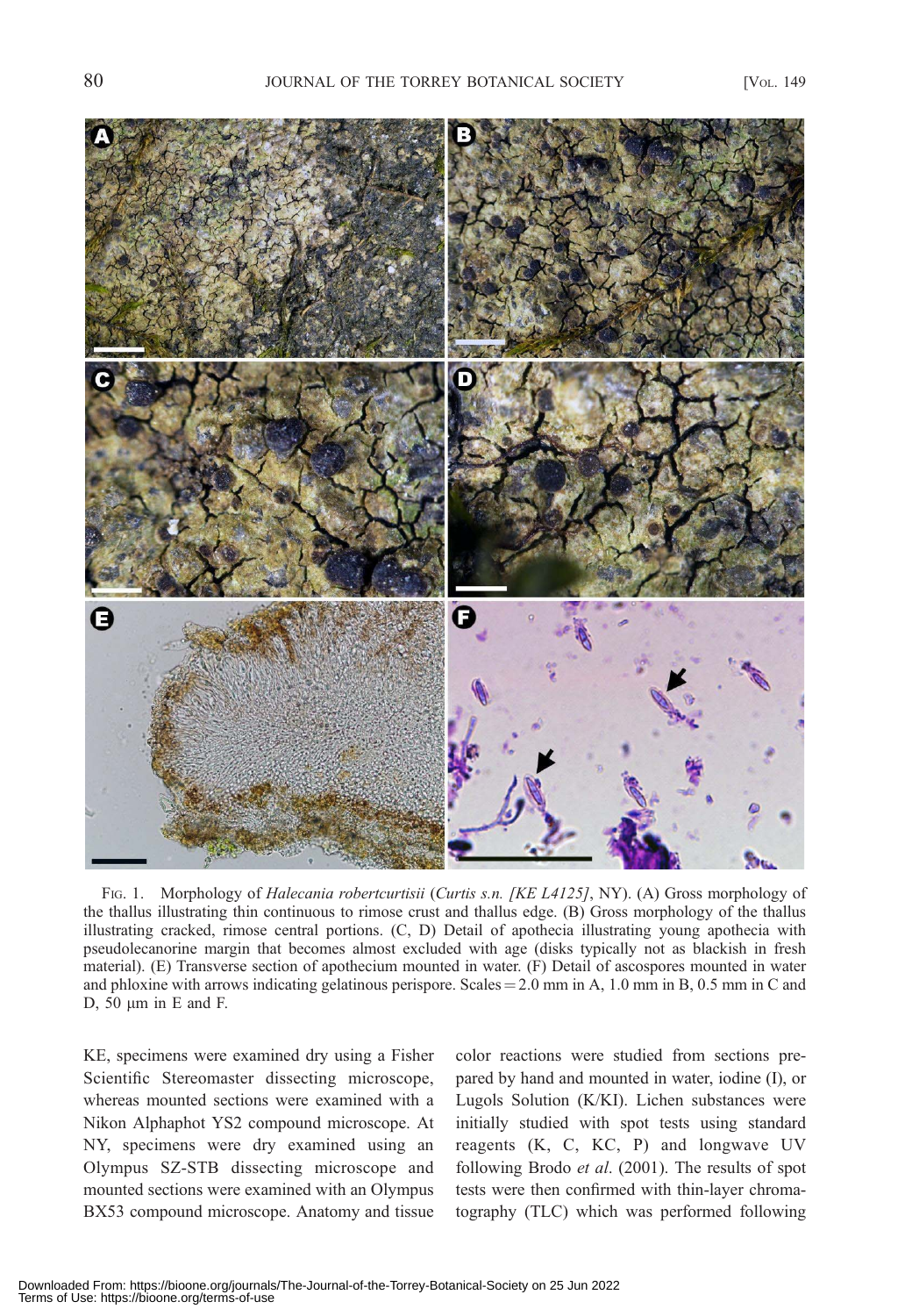![](_page_3_Figure_2.jpeg)

FIG. 2. Known distribution of Halecania robertcurtisii in eastern North America.

Culberson and Kristinsson (1970) as modified by Lendemer (2011) and using solvent C modified to a ratio of 200 ml toluene:30 ml glacial acetic acid.

#### The New Species

Halecania robertcurtisii T.J.Curtis & Lendemer, sp. nov.

Similar to H. subsquamosa but lacking the diagnostic unidentified terpenoid found in that species.

Type. USA. Ohio. Columbiana Co., Middleton Twp., Beaver Creek State Park, approx. 1.7 mi NE of the Bell School Rd./OH-7 jct, 40.7302, -80.6114, in a mature forest with mixed hardwoods (Acer, Carya, Magnolia, Quercus), Tsuga canadensis, and woody understory shrubs (Asimina, Hamamelis, Hydrangea on cliff), large cliff system with several seeps periodically flowing over bedrock, on sheltered SW-facing sandstone cliff face, 27 Nov. 2019, T.J. Curtis s.n. (KE L4125!, holotype; NY!, isotype).

#### COMMON NAME. Robert's Cliff Dots.

DESCRIPTION. Thallus saxicolous, smooth, thin, continuous to rimose or even areolate (especially near thallus border), olive green to olive brown; cortex present, up to  $50 \mu m$  thick though typically much thinner; medulla white, up to  $150 \mu m$  thick though typically much thinner; apothecia discoid, usually numerous, initially pseudolecanorine, but with the photobiont layer excluded in mature apothecia and causing them to appear biatorine, 0.1–5.0 mm in diameter; discs smooth, plane, reddish to rusty red-brown or dark brown, epruinose; margins smooth, even, initially also paler than the disc, but eventually becoming concolorous with the disc as the photobiont layer is excluded; exciple paraplectenchymatous, tapering, broader at base  $(25-50 \mu m)$  thick), with a brown pigmented cortex, often disappearing under the hymenium of older apothecia; hypothecium hyaline, 125–150 µm tall; hymenium hyaline, not inspersed with oil or crystals, 50–70 µm tall, height approximately even throughout an apothecium; epihymenium thin, up to  $5 \mu m$  thick, brown pigmented to almost hyaline; paraphyses abundant, thin, filamentous, mostly unbranched, septate, 30– 40 lm tall, apically broadening but not markedly swollen, often brown pigmented at apices; asci cylindrical to somewhat clavate, (22.5)–39.8–(55)  $\times$  (6.3)–11.8–(16.3) µm, 8-spored, Catillaria-type; ascospores hyaline, ellipsoid, 1-septate, (8.1)–  $10.1-(12.5) \times (2.8)$ –3.5–(4.4) µm, smooth, with a visible perispore; pycnidia up to 0.2 mm in diameter, reddish to rust colored, concolorous with apothecial disks, mostly immersed, numerous to sparse or absent; conidia hyaline, simple, bacilliform or short rod-shaped,  $3-4 \times 1.5$  µm.

CHEMISTRY. No substances detected. Thallus K-, C-, KC-, P-, UV-.

ETYMOLOGY. The epithet ''robertcurtisii'' honors Robert Curtis (b. 1971) who mentored the first author in the field of biology and whose work as a

MycoBank #MB842784.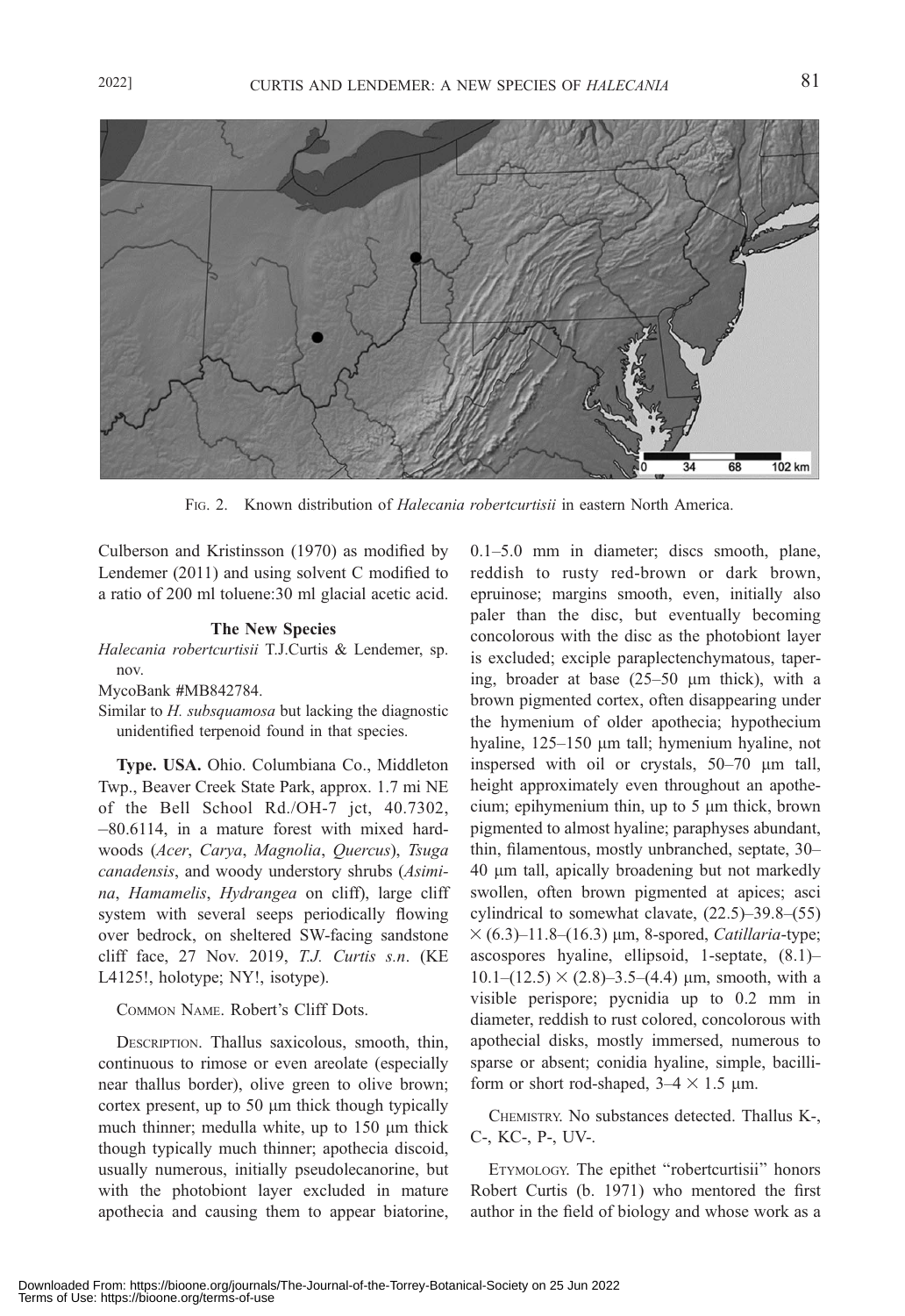![](_page_4_Picture_3.jpeg)

FIG. 3. Sandstone bluff at the type locality where *Halecania robertcurtisii* was found growing on the basal, sheltered portions of the bedrock along with several other rare crustose lichens.

biologist has been instrumental in raising awareness and implementing protocols to conserve rare lichens and lichen habitat in northeast Ohio.

DISTRIBUTION AND ECOLOGY. To date, *Halecania* robertcurtisii is known from only two sites in eastern Ohio, both within the Unglaciated Allegheny Plateau (Fig. 2). At both sites, it grew at the base of sheltered sandstone bedrock outcroppings (Fig. 3) and alongside both other Halecania species known from the Unglaciated Allegheny Plateau (H. "rheophila" ined. and H. pepegospora (H.Magn.) van den Boom). At the type locality, it occurred with Polyozosia carlottiana (C.J. Lewis & Sliwa) S.Y. Kondr., Lőkös & Farkas and Rinodina siouxiana Sheard, both of which are rare and also suspected to have a relatively narrow habitat preference (Sliwa et al. 2012, Sheard 2018). Whether or not H. robertcurtisii grows exclusively in these microhabitats is uncertain, but it is likely uncommon across its range. This is supported because the species was not found during other fieldwork in Ohio conducted by the first author, nor has it been found by the second author elsewhere in temperate eastern North America. Further study is needed before the total range of this species can be defined, though endemism to eastern North America seems likely as this region is known to host a high number of endemic species (Barr and Holsinger 1985).

Discussion. Species within other genera that resemble Halecania robertcurtisii morphologically can be difficult to distinguish without microscopic and chemotaxonomic examination. Some Lecania A. Massal. species can look quite similar, but the two genera are easily distinguished by the conidia, which are short and bacilliform in *Halecania* (vs. relatively long and filiform in Lecania; Mayrhofer 1987, Nash et al. 2004), and by the Catillaria-type ascus in Halecania (vs. Bacidia-type or Biatoratype in Lecania; Brodo et al. 2001, Næsborg et al. 2007). Some saxicolous species of Catillaria A. Massal. or Rinodina (Ach.) Gray can also resemble H. robertcurtisii, but both genera differ fundamentally from Halecania. Catillaria species differ from Halecania in having paraphyses with markedly swollen, heavily pigmented apices and ascospores that lack a perispore (Kantvilas and van den Boom 2013). Saxicolous Rinodina species can look quite similar to H. robertcurtisii, especially R. oxydata (A. Massal.) A. Massal., in which the apothecial margins are also known to be pseudolecanorine (Kaschik 2006), but Rinodina species differ most notably in having brown-pigmented, thick-walled ascospores (Sheard 2010, Sheard et al. 2017). Of the saxicolous Catillaria species, C. patteeana D.P. Waters & Lendemer, with its biatorine apothecia and thin, greenish, continuous to rimose thallus, can resemble older thalli of H. robertcurtisii, but it can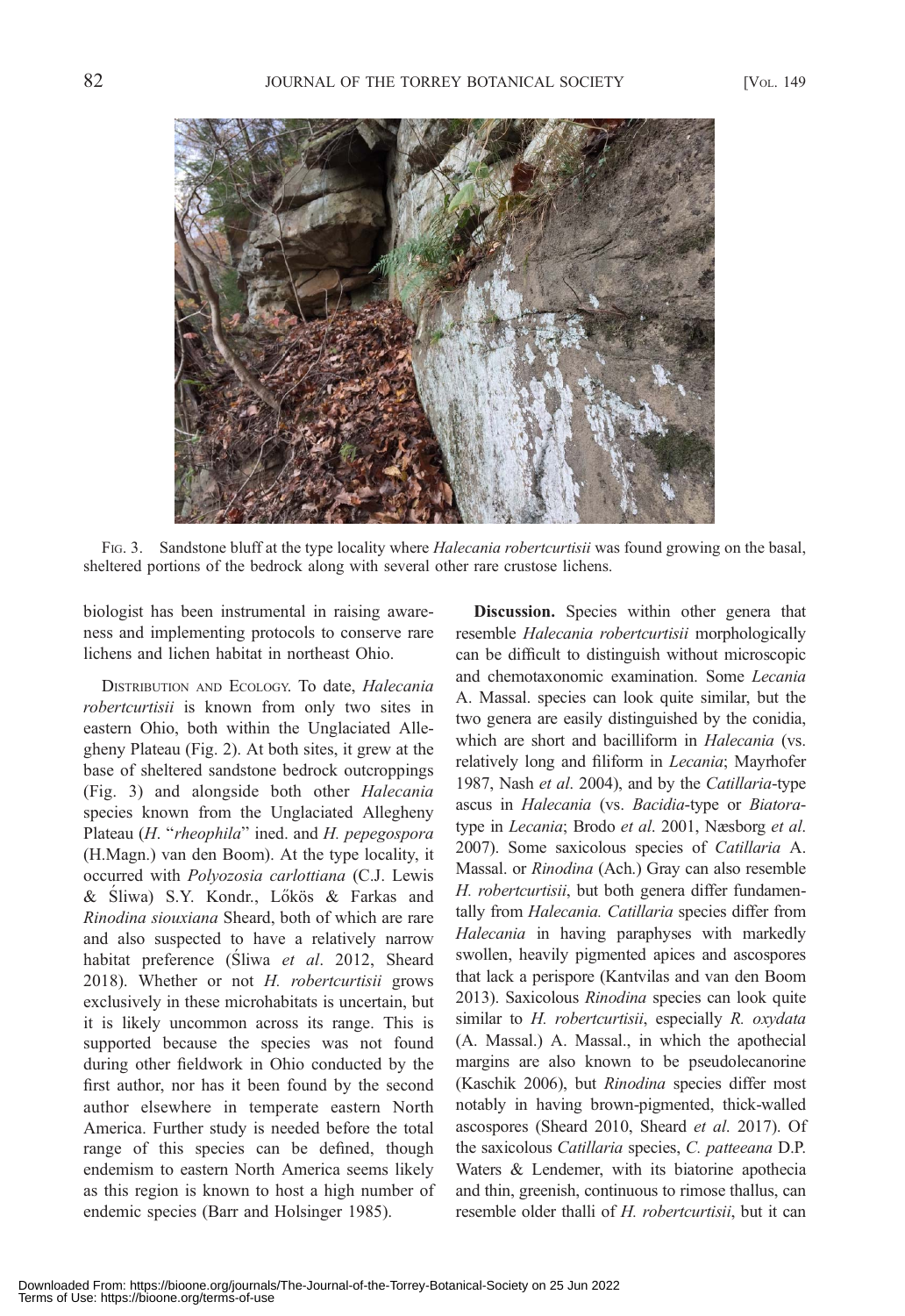easily be distinguished by the sorediate thallus (Waters and Lendemer 2019).

Currently there are seven other species of Halecania known from North America (Esslinger 2019, Spribille et al. 2020), two of which, H. "punctata" and H. "rheophila", have yet to be formally described. Of the North American taxa, these two undescribed species are most similar to H. robertcurtisii in having smooth, rimose to areolate, olive colored thalli. However, H. ''rheo $phila$ " produces pannarin (thallus PD+) and H. "*punctata*" produces a series of three diagnostic unidentified terpenes, while H. robertcurtisii lacks both of these and instead does not produce any secondary compounds (Harris and Ladd 2005; Lendemer unpublished data). Both H. "rheophila" and  $H$ . "punctata" also have lecanorine apothecia (Harris and Ladd 2005) rather than the pseudolecanorine and superficially biatorine apothecia in H. robertcurtisii (Fig. 1). Halecania pepegospora is the only other *Halecania* known to be sympatric with H. robertcurtisii but differs markedly in its dark gray, blastidate thallus and the production of argopsin (thallus PD+; Zhdanov 2020). It also typically occurs in more disturbed and exposed habitats (Lendemer et al. 2013).

The other North American species of Halecania that are not presently known to be sympatric with H. robertcurtisii include H. alpivaga (Th. Fr.) M. Mayrhofer, H. athallina Fryday, H. subsquamosa (syn. H. australis Lumbsch), and H. viridescens Coppins & P. James. Halecania alpivega, H. athallina, and H. subsquamosa all differ from H. robertcurtisii in thallus morphology (thick and somewhat placodioid in H. alpivega, completely immersed in *H. athallina*, and subsquamulose in H. subsquamosa) and apothecia morphology (persistent lecanorine margins present in H. alpivega and H. subsquamosa, and lecideine apothecia in H. athallina; Fryday and Coppins 1996, Nash et al. 2004, Spribille et al. 2020). Halecania subsquamosa also differs chemically in the production of a diagnostic unidentified terpenoid (van den Boom and Mayrhofer 2007; confirmed for this study). Halecania viridescens is fundamentally different in that it is corticolous, the thallus is bright green, and abundantly sorediate, but it also produces argopsin, which reacts PD+ red (Coppins 1989).

Nineteen other species of Halecania have been described worldwide, most of which differ from H. robertcurtisii morphologically. Halecania fuscopannariae Etayo & van den Boom, H. pannarica M. Brand & van den Boom, H. parasitica Aptroot & K.H. Moon, H. santessonii M.P. Andreev, and H. subalpivaga S.Y. Kondr., Lőkös, & Hur all differ from H. robertcurtisii most notably in that they are lichenicolous (van den Boom and Etayo 2001, van den Boom 2009, Aptroot & Moon 2015, Kondratyuk et al. 2015, Kondratyuk et al. 2016). Other species are markedly different in thallus and/or apothecia morphology, such as H. etayoana Palice, van den Boom & Elix; H. lobulata van den Boom & Elix; H. pakistanica van den Boom & Elix; H. rhypodiza (Nyl.) Coppins; and H. spodomela (Nyl.) M. Mayrhofer, which have granular to squamulose or effigurate thalli; H. laevis M. Brand & van den Boom, which has black apothecial disks; and H. giraltiae van den Boom  $& Etayo, which is a sorted state (Fryday & Coppins)$ 1996, van den Boom & Elix 2005, van den Boom 2009). Some species differ from H. robertcurtisii in a combination of morphological and ecological characters, such as H. bryophila Fryday & Coppins and H. lecanorina (Anzi) M. Mayrhofer, which are bryophilous and have granular thalli; or H. panamensis van den Boom, which is corticolous and has black apothecial disks (Fryday and Coppins 1996, van den Boom et al. 2017). Halecania tornensis (H. Magn.) M. Mayrhofer differs from H. robertcurtisii most notably in its much larger ascospores  $(15-20 \times 8-11 \text{ }\mu\text{m }$  fide Fryday and Coppins 1996). Halecania elaeiza (Nyl.) M. Mayrhofer, H. micaceae Fryday & Coppins, and H. ralfsii differ in the production of pannarin and/or argopsin (Fryday and Coppins 1996, van den Boom 2009). Halecania ralfsii is very similar to *H. robertcurtisii* in its morphology and general ecology, but in addition to producing lichen substances, the ascospores in H. ralfsii are significantly larger than those of H. robertcurtisii  $(15–20 \times 6–9 \mu m$  *fide* Mayrhofer 1987).

Additional Specimen Examined. USA. Ohio. Hocking Co., Crane Hollow Nature Preserve, central Hood Hollow, 39.487672, -82.570123, in a steep forested stream valley with mature hardwoods (Quercus, Fagus, Acer, Liriodendron, Betula, Carya, Platanus) and conifers (Tsuga and Pinus), woody shrubs (Hamamelis, Carpinus) in the understory, massive sandstone bedrock outcroppings lining the outer edges of the valley and large boulders throughout, on a lightly shaded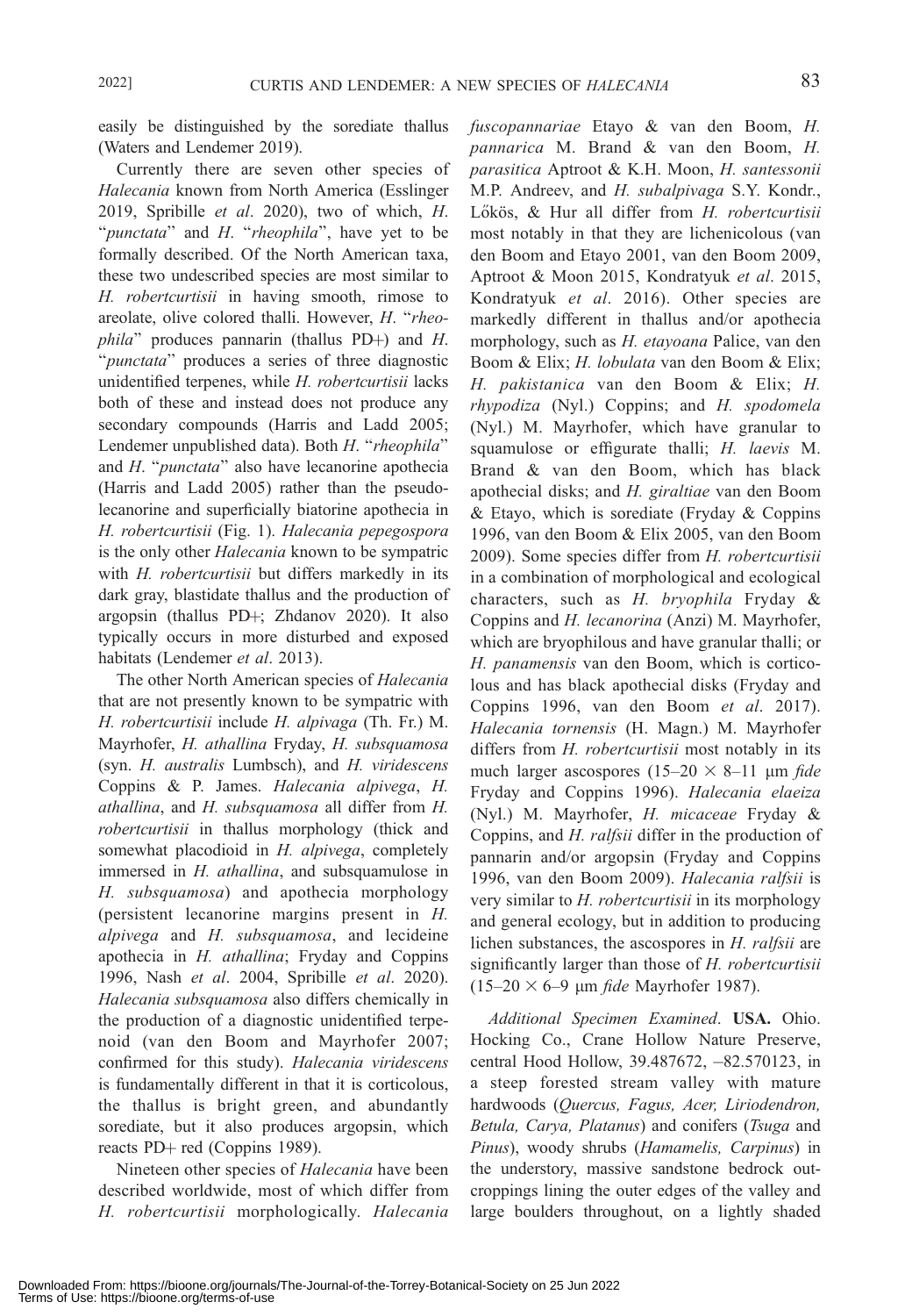sandstone boulder at the base of a large cliff, 11 Aug. 2019, T.J. Curtis s.n. (KE-L3581).

Reference Specimens of H. ''punctata'' Examined. USA. Missouri. Madison Co., Mark Twain National Forest, Rock Pile Mountain Wilderness, on shaded rhyolite in ravine, 3 Jun. 2004, D. Ladd 26180-B (NY); Amidon Memorial Conservation Area, Castor River Shut-Ins Natural Area, on granite along stream, 21 Oct. 2001, W.R. Buck 40027 (NY). Shannon Co., Ozark National Scenic Riverways, Prairie Hollow, 24 Sept. 1990, on rhyolite along stream, R.C. Harris 5837 (NY); Ozark National Scenic Riverways, Rocky Creek Shut-Ins (''Kelpzig Mill''), on rhyolite, 16 Apr. 1997, W.R. Buck 31870 (NY).

Reference Specimens of H. subsquamosa Examined. AUSTRALIA. New South Wales, Oaky Creek, 37 km NE of Boorowa, on Reids Flat Rd., on eutrophic siliceous rocks in a river bed, 14 Aug. 1991, H.T. Lumbsch s.n. & H. Streimann  $=$ Lecanoroid Lichens Exs. No. 22 (NY, isotype of H. australis). BRAZIL. Rio de Janeiro, on rock, A.F.M. Glaziou s.n. (NY, possible isotype of Lecania subsquamosa Müll.Arg.). USA. Arkansas. Franklin Co., Ozark National Forest, Boston Mountain Ranger District, Shores Lake, on sandstone, 17 Oct. 2005, R.C. Harris 51781 (NY). Pope Co., Ozark National Forest, Kings Bluff, on sandstone, 7 Nov. 2002, W.R. Buck 43047 (NY).

#### Literature Cited

- ANDREAS, B. K., R. E. SHOWMAN, AND J. C. LENDEMER. 2007. The 2006 combined Crum/Tuckerman workshop in Ohio. Evansia 24: 55–71.
- APTROOT, A. AND K. H. MOON. 2015. New lichen records from Korea, with the description of the lichenicolous Halecania parasitica. Herzogia 28: 193–203.
- BARR, JR., T. C. AND J. R. HOLSINGER. 1985. Speciation in cave faunas. Annual Review of Ecology and Systematics 16: 313–337.
- BRODO, I. M., S. D. SHARNOFF, AND S. SHARNOFF. 2001. Lichens of North America. Yale University Press, New Haven, CT. 828 pp.
- COPPINS, B. J. 1989. On some species of Catillaria s. lat. and Halecania in the British Isles. The Lichenologist 21: 217–227.
- CROOKS, K. R., A. V. SUAREZ, AND D. T. BOLGER. 2004. Avian assemblages along a gradient of urbanization in a highly fragmented landscape. Biological Conservation 115: 451–462.
- CULBERSON, C. F. AND H. D. KRISTINSSON. 1970. A standardized method for the identification of lichen products. Journal of Chromatography A 46: 85–93.
- CURTIS, T. J. 2019. A study of the lichenized, lichenicolous, and allied fungi of northeast Ohio. OBELISK Newsletter of the Ohio Moss and Lichen Association  $16: 2 - 12$
- ESSLINGER, T. L. 2019. A cumulative checklist for the lichen-forming lichenicolous and allied fungi of the continental United States and Canada. Version 23. Opuscula Philolichenum 18: 102–378.
- FRYDAY, A. M. AND B. J. COPPINS. 1996. Three new species in the Catillariaceae from the central highlands of Scotland. The Lichenologist 28: 507–512.
- HARRIS, R. C. AND D. LADD. 2005. Preliminary Draft: Ozark Lichens, enumerating the lichens of the Ozark Highlands of Arkansas, Illinois, Kansas, Missouri, and Oklahoma. Published by the authors, Eureka Springs, AR. 249 pp.
- KANTVILAS, G. AND P. P. G. VAN DEN BOOM. 2013. A new saxicolous species of Catillaria (lichenised Ascomycetes: Catillariaceae) from southern Australia. Journal of the Adelaide Botanic Garden 26: 5–8.
- KASCHIK, M. 2006. Taxonomic studies on saxicolous species of the genus-Rinodina (lichenized Ascomycetes, Physciaceae) in the Southern Hemisphere with emphasis in Australia and New Zealand. Gebruder Borntraeger Verlagsbuchhandlung, Science Publishers. 162 pp.
- KONDRATYUK, S. Y., L. LŐKÖS, E. FARKAS, S. O. OH, AND J. S. HUR. 2015. New and noteworthy lichen-forming and lichenicolous fungi 3. Acta Botanica Hungarica 57: 345–382.
- KONDRATYUK, S. Y., J. P. HALDA, D. K. UPRETI, G. K. MISHRA, M. HAJI MONIRI E. FARKAS, J. S. PARK, B. G. LEE, D. LIU, J. J. WOO, R. G. JAYALAL, S. O. OH, AND J. S. HUR. 2016. New and noteworthy lichen-forming and lichenicolous fungi 5. Acta Botanica Hungarica 58: 319–396.
- LEA, T. G. 1849. Catalogue of Plants, Native and Naturalized, Collected in the Vicinity of Cincinnati, Ohio, During the Years 1834–1844. T. K. Collins & P. G. Collins, Philadelphia, PA. 52 pp.
- LENDEMER, J. C. 2011. A review of the morphologically similar species Fuscidea pusilla and Ropalospora viridis in eastern North America. Opuscula Philolichenum 9: 11–20.
- LENDEMER, J. C., R. C. HARRIS, AND E. A. TRIPP. 2013. The lichens and allied fungi of Great Smoky Mountains National Park. Memoirs of the New York Botanical Garden 104: 1–152.
- MAYRHOFER, M. 1987. Studien uber die saxicolen Arten der Flechtengattung Lecania in Europa I. Halecania gen. nov. Herzogia 7: 381–406.
- MCCLENAHEN, J. R., R. E. SHOWMAN, R. J. HUTNIK, AND D. D. DAVIS. 2012. Temporal changes in lichen species richness and elemental composition on a Pennsylvania atmospheric deposition gradient. Evansia 29: 67–73.
- NÆSBORG, R. R., S. EKMAN, AND L. TIBELL. 2007. Molecular phylogeny of the genus Lecania (Ramalinaceae, lichenized Ascomycota). Mycological Research 111: 581–591.
- NASH, III, T. H., B. D. RYAN, C. GRIES, AND F. BUNGARTZ (eds.). 2004. Lichen Flora of the Greater Sonoran Desert Region, Volume 2. Lichens Unlimited, Arizona State University, Tempe, AZ. 742 pp.